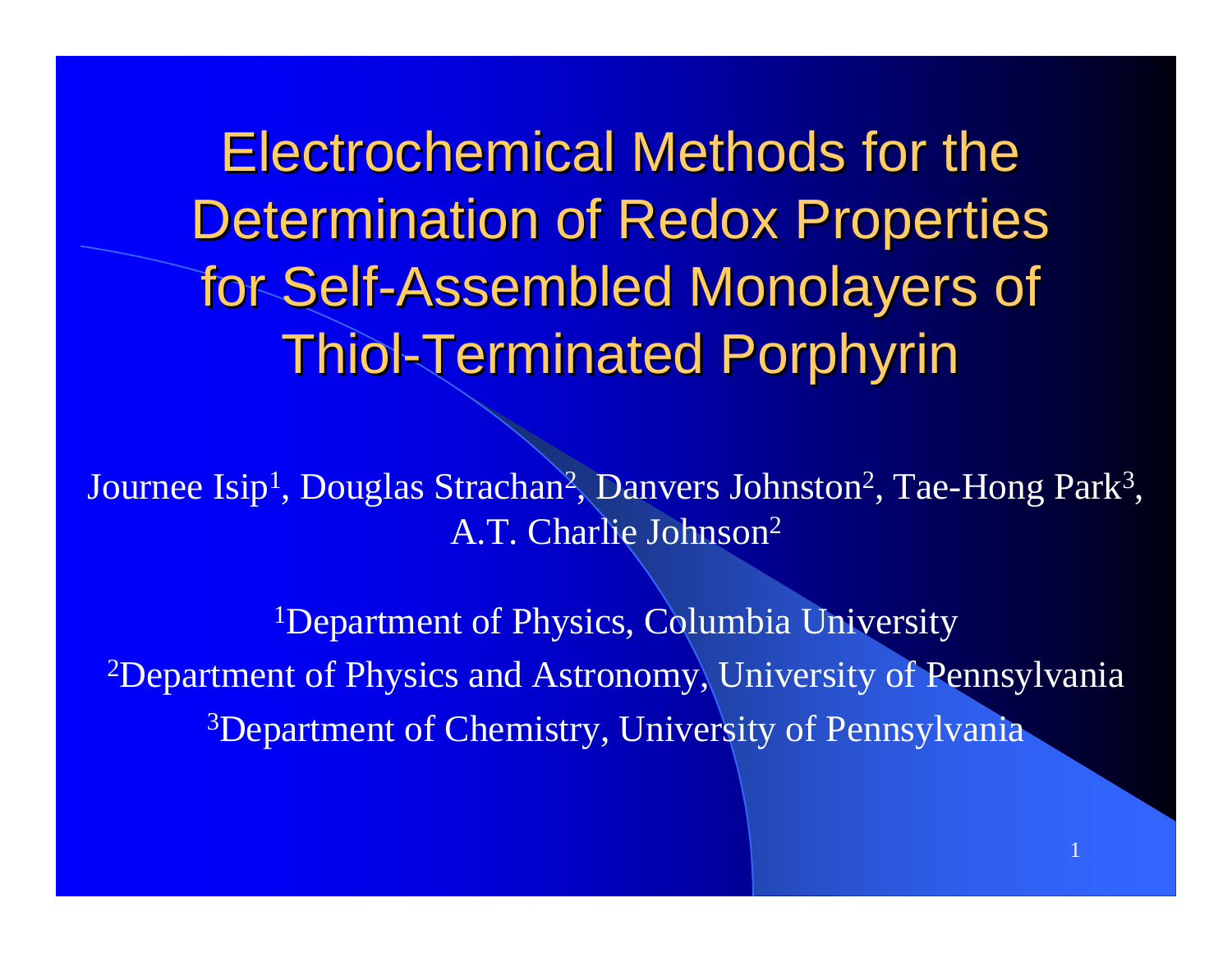## **Introduction**

- $\bullet$  Molecular electronics: the use of single molecules as conducting channels in electronic devices.
- $\bullet$  Small size scale, promise for high speed
- $\bullet$  Advances being made: nanogaps between two gold leads, wide enough to fit a molecule
- $\bullet$  How does a molecule react chemically when bonded to gold?

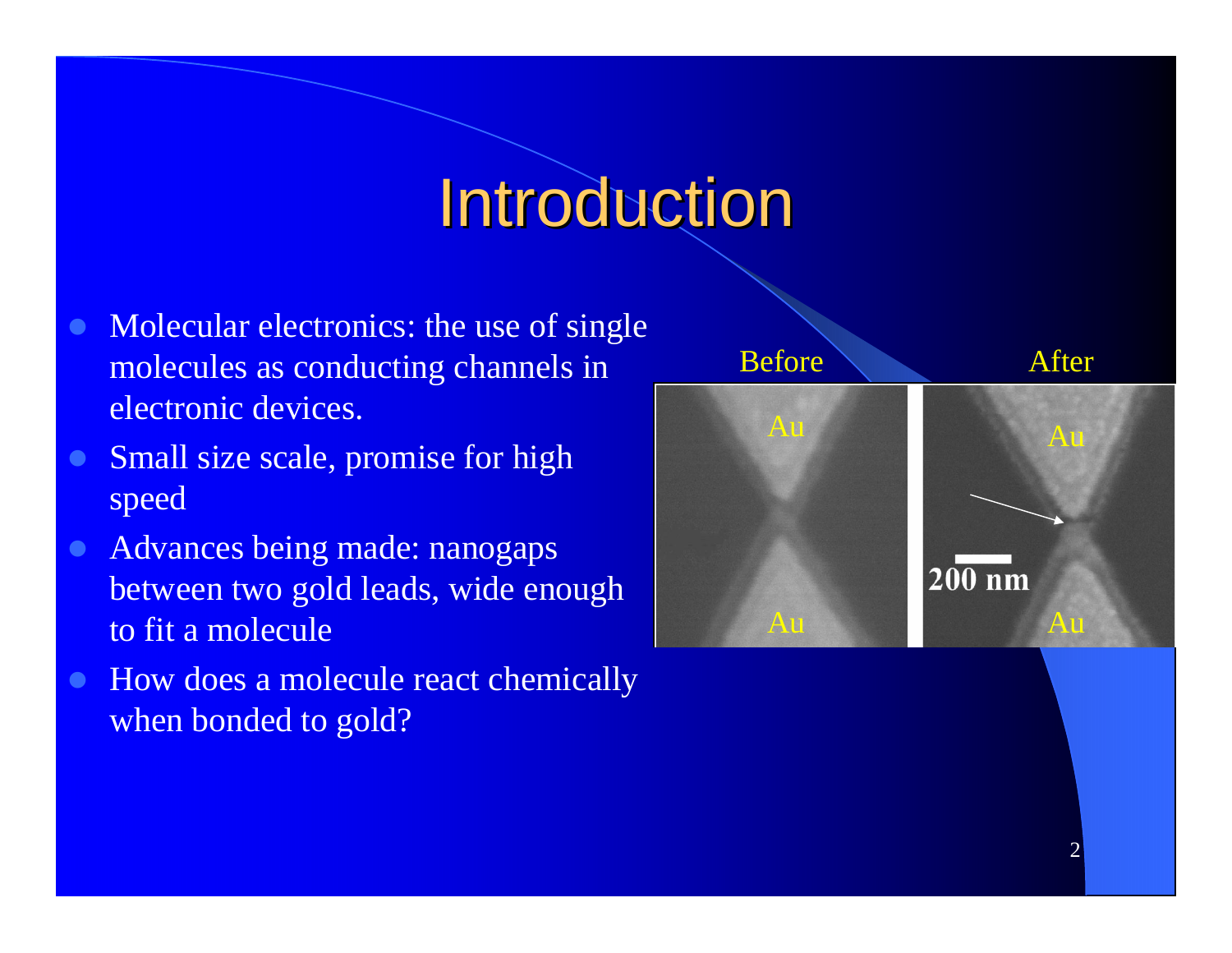### **Three-Probe Electrochemistry Setup**

- Changing voltages yields certain reactions in the analyte
- Want to measure the current produced by these reactions
- Working electrode (gold): business end
- Counter electrode (silver): injects current
- Voltage is regulated between working and reference electrodes

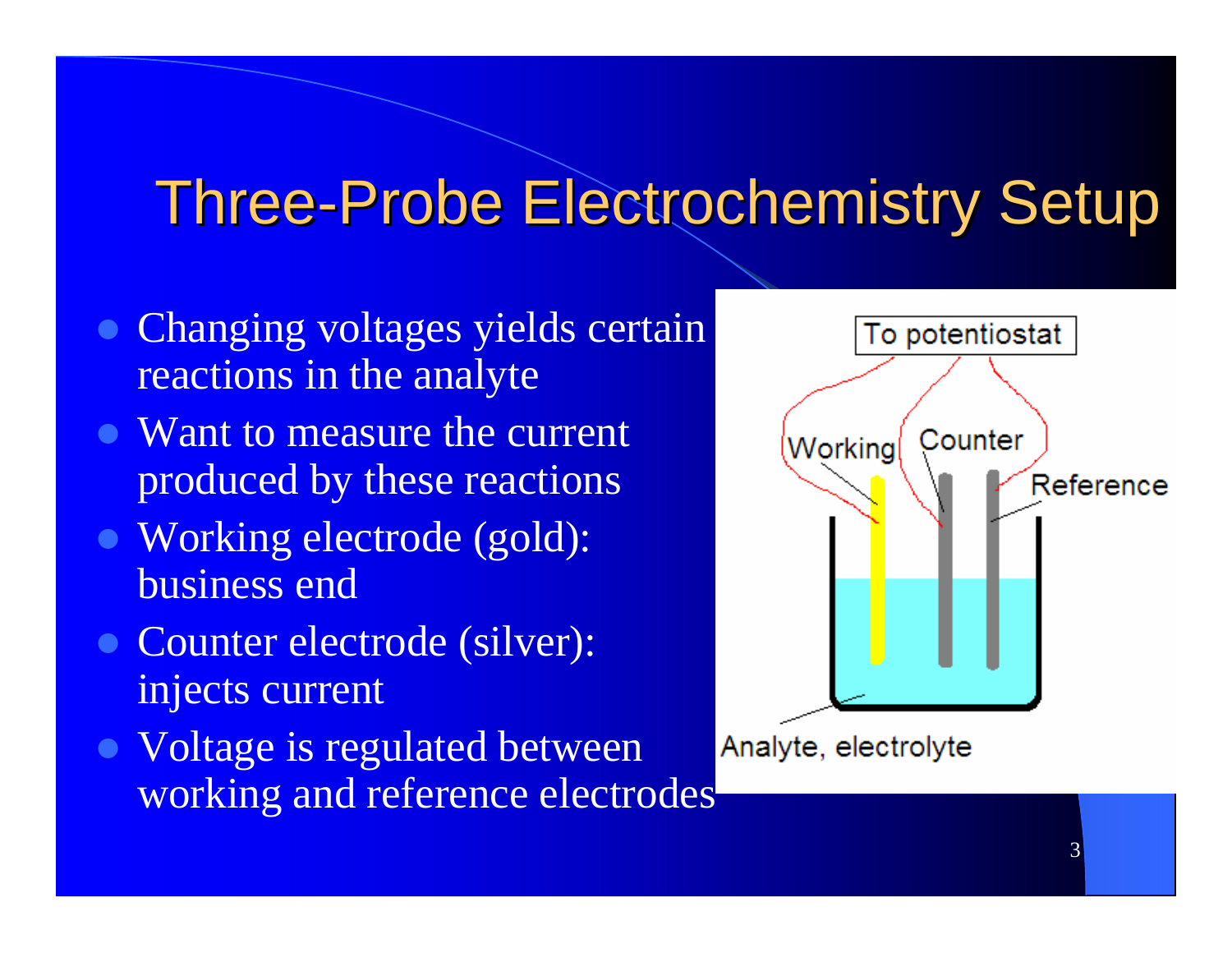## The Potentiostat\*



construction of the potentiostat.





 $\bullet$  Potential drop between reference and working electrodes kept at V<sub>ref</sub>.  $\bullet$  Counter electrode outputs current necessary to maintain  $V_{ref}$ .  $\bullet$  Current-to-voltage converter outputs  $\rm V_{out}$  to computer.  $\bullet$  Inexpensive, versatile  $\bullet$  We can set our own parameters with our own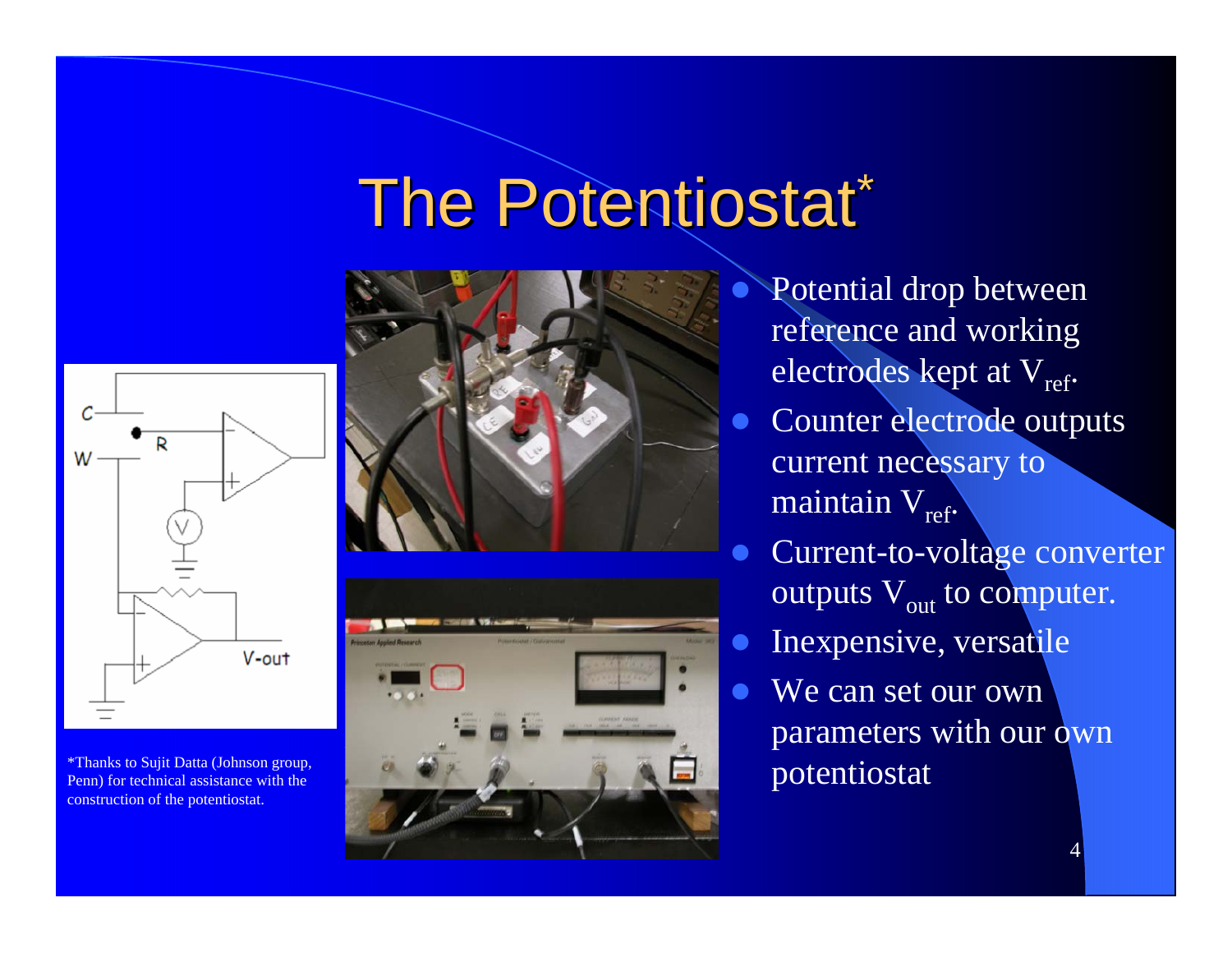## **Cyclic Voltammetry**



Above: Idealized reversible reaction Right: Idealized SAM

- $\bullet$ • Mechanism:  $O + e^ \rightarrow$  R
- $\bullet$  Raising the voltage causes the reaction to occur, which creates a current.
- $\bullet$ Diffusion limitations for reversible
- $\bullet$  Peak separation indicates whether or not reaction is reversible
- $\bullet$ For SAM, no diffusion limitations



5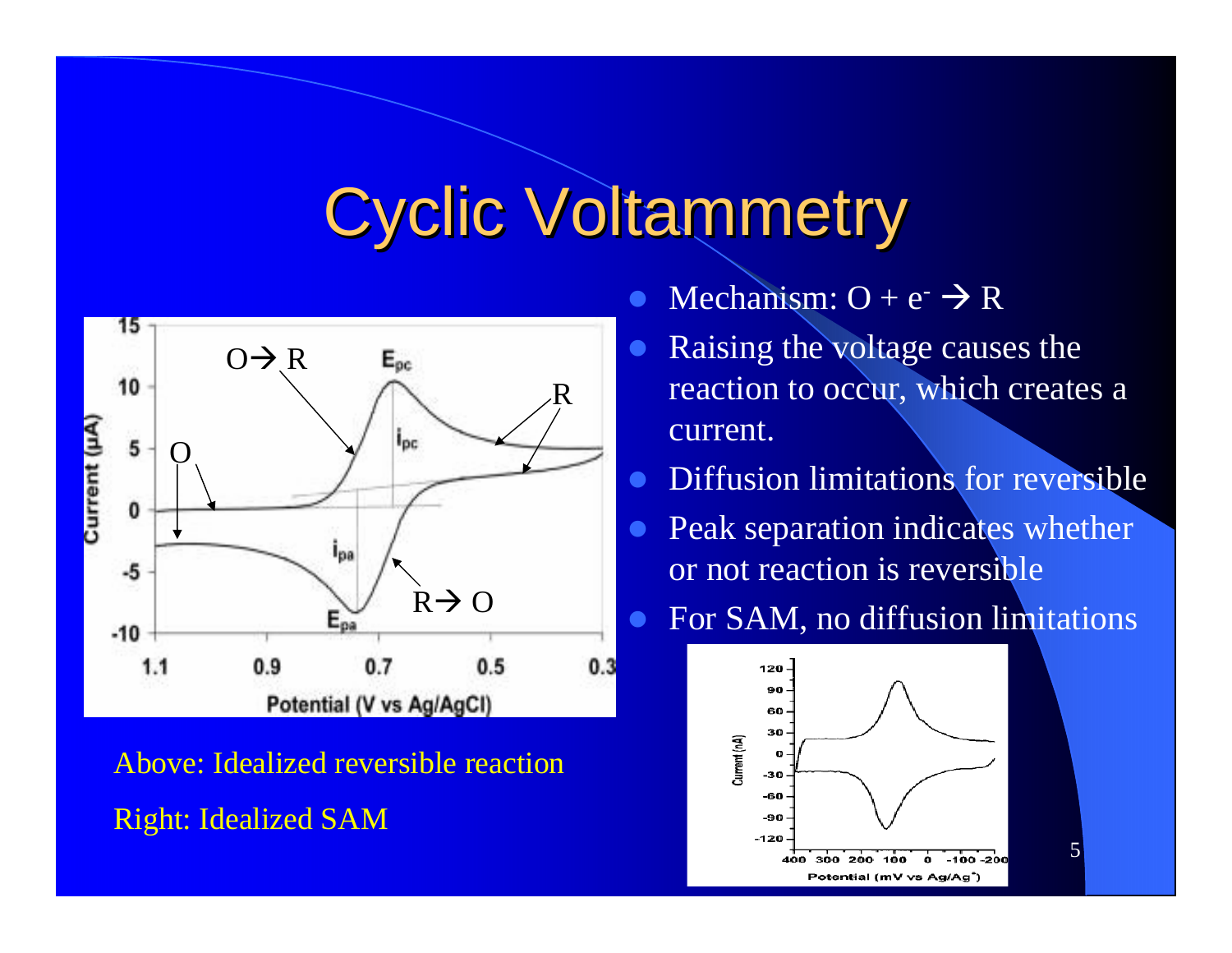## 0.1 M Sulfuric Acid, 10 mV/s



- **z** Red: cyclic voltammogram using PAR potentiostat
- **z** Black: cyclic voltammogram using H&H potentiostat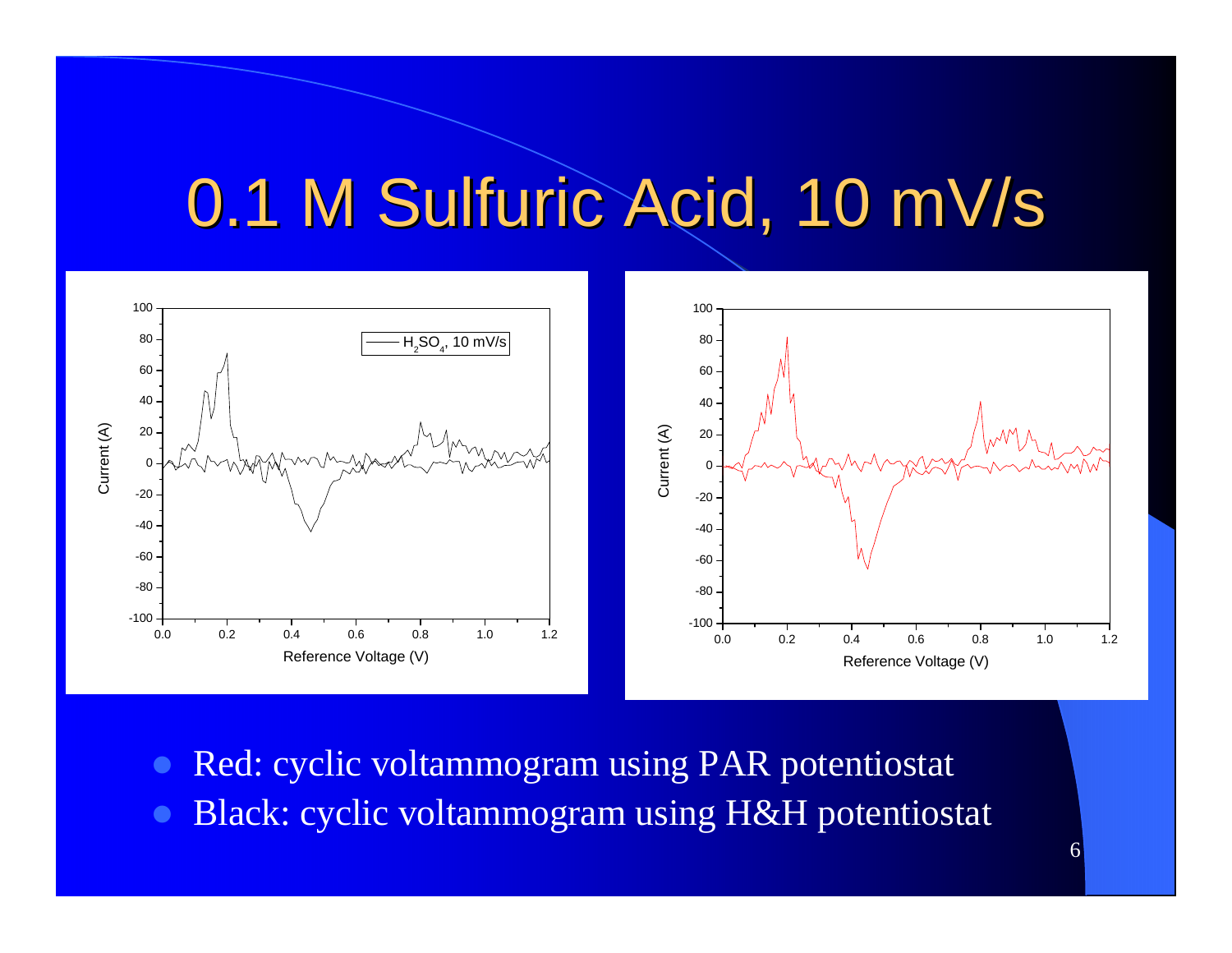### Ferrocene

- Very well known compound, good for background testing
- Reaction:  $Fe^{2+} + e^{-} \rightarrow Fe^{3+}$
- Reversible reaction, expect peak separation to be close and constant

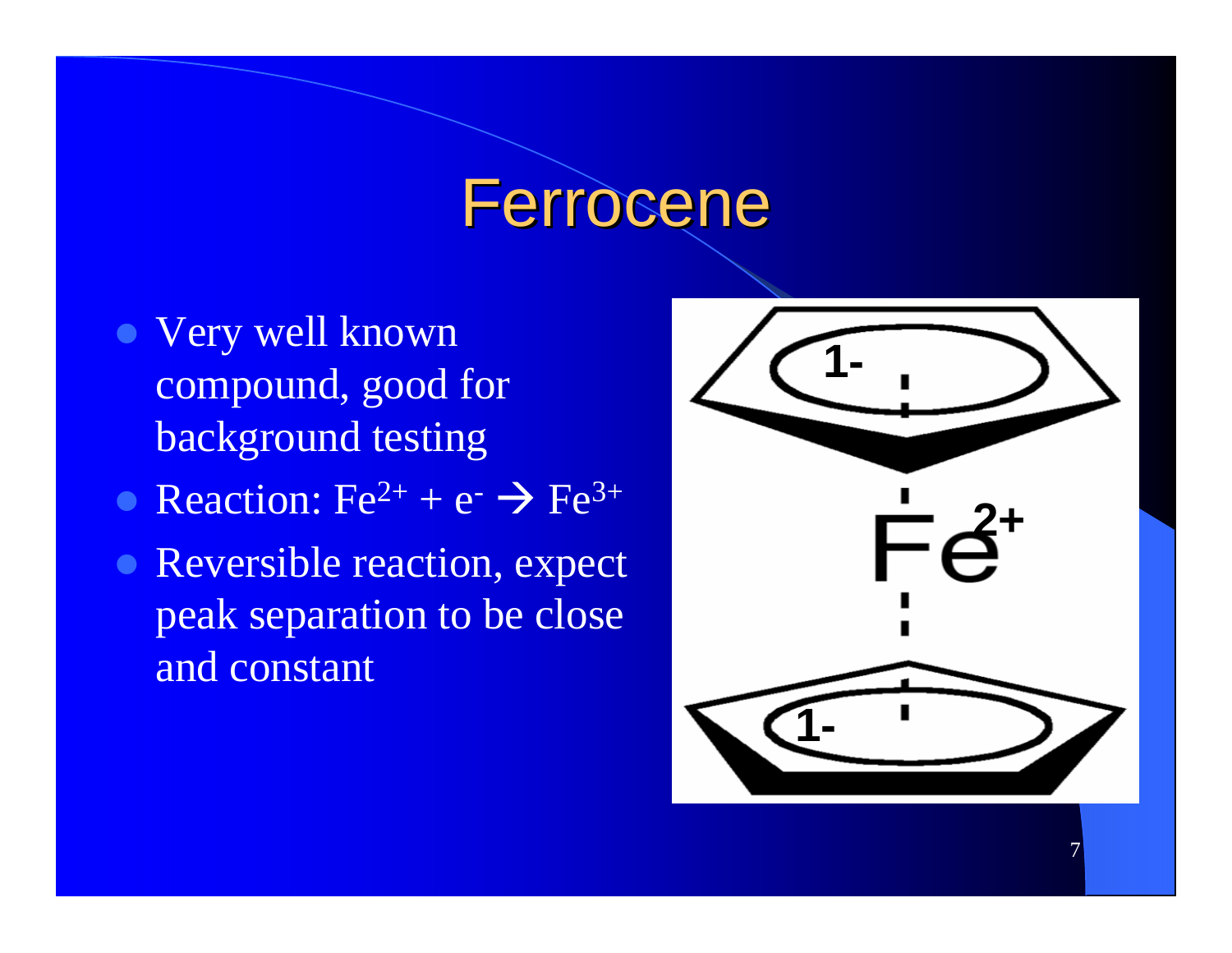# Ferrocene in 0.1 M organic electrolyte, 10 mv/S



#### $\bullet$ Black: PAR, Red: H&H

 $\bullet$  Peaks of both plots show that the ferrocene compound is reversible (~200 mV peak separation)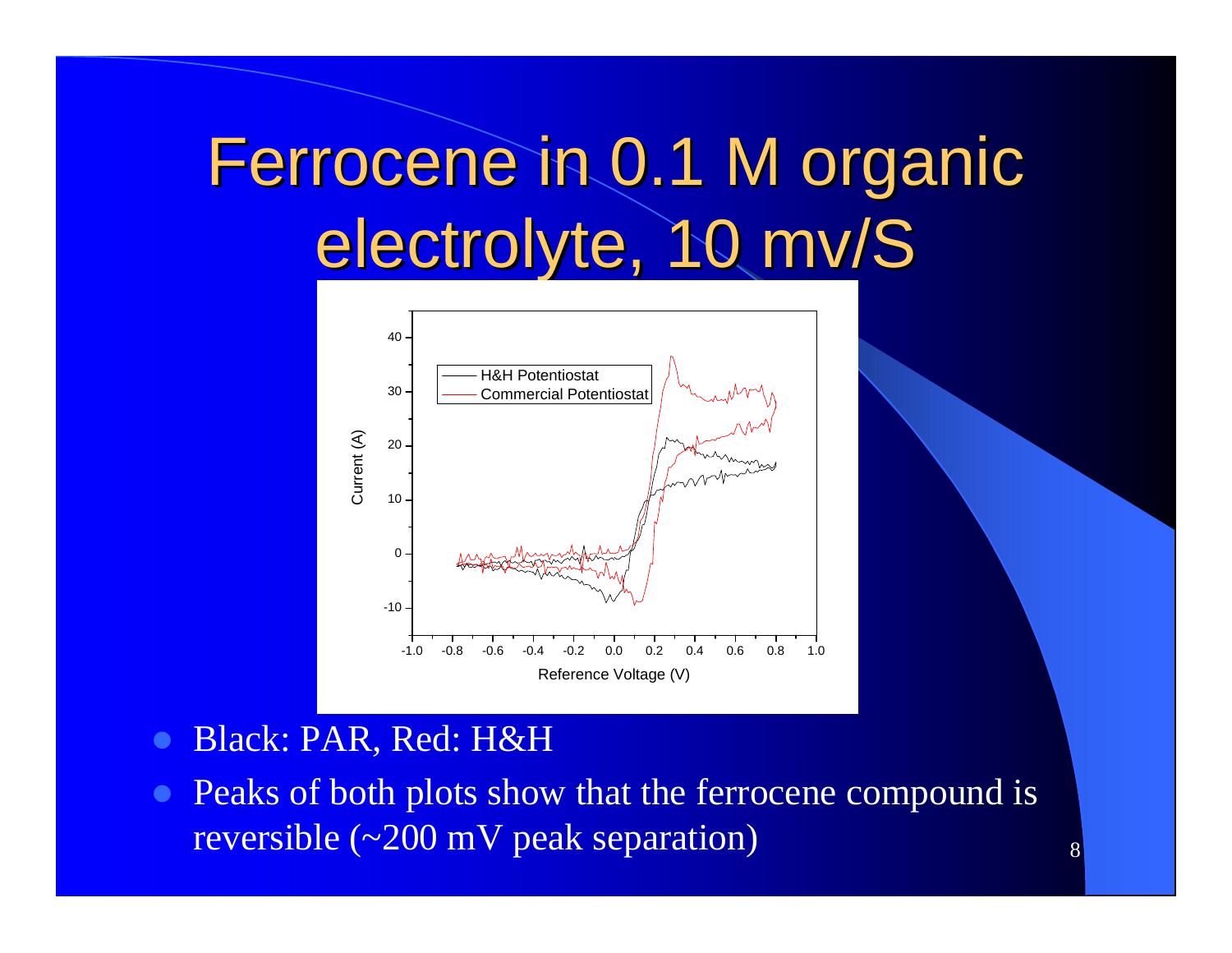# Porphyrin



- $\bullet$  Strong, bonds to gold layer well
- Most commonly used bond for SAMs.
- Creates self-assembled monolayer (SAM) on Au electrode.
- Thiol bond strength:  $\sim$ 160 kJ/mol
- Covalent bond strength:  $\sim$ 400 kJ/mol
- Hydrogen bond strength:  $\sim$ 20 kJ/mol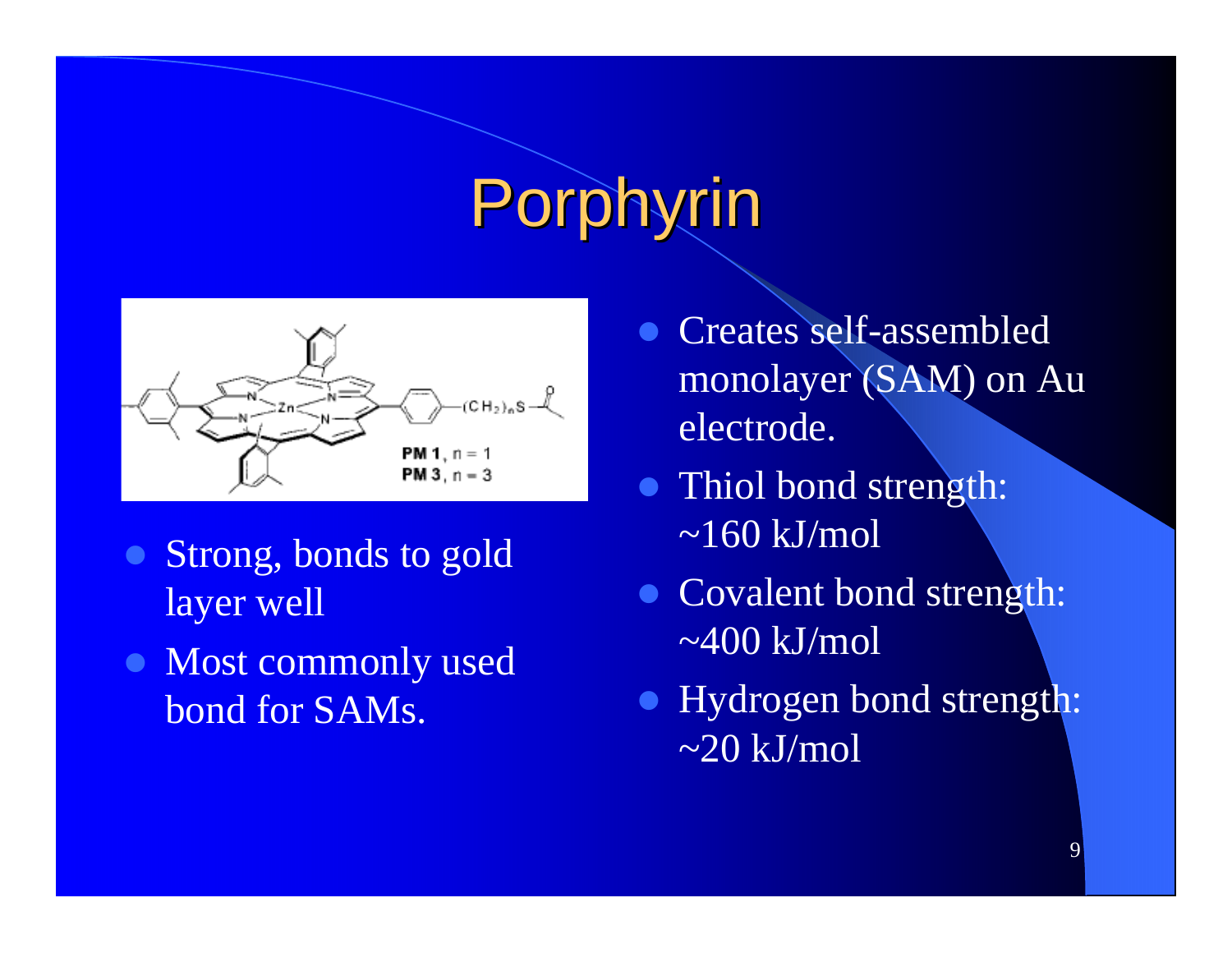# Porphyrin SAM Test



• A self-assembled monolayer could not be detected from this cyclic voltammogram data.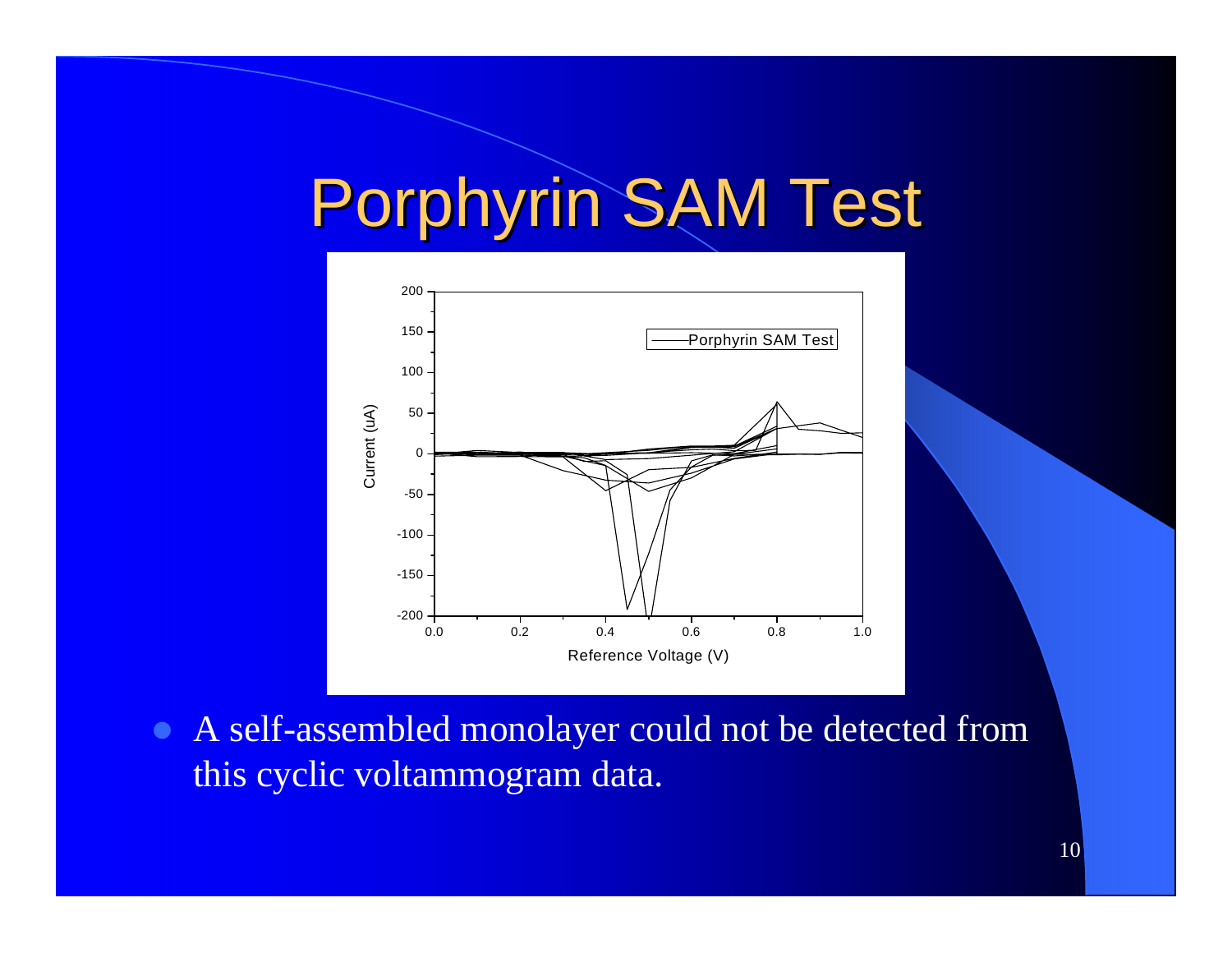## **Future Steps**

• For the detection of SAMs – Faster scan rate  $\mathcal{L}_{\mathcal{A}}$ – Larger gold electrode surface area • After SAM detection – Insert molecules into nanogap  $\mathcal{L}_{\mathcal{A}}$ – Adapt methods to determine electrochemical

properties in porphyrin bonded to gold on both ends.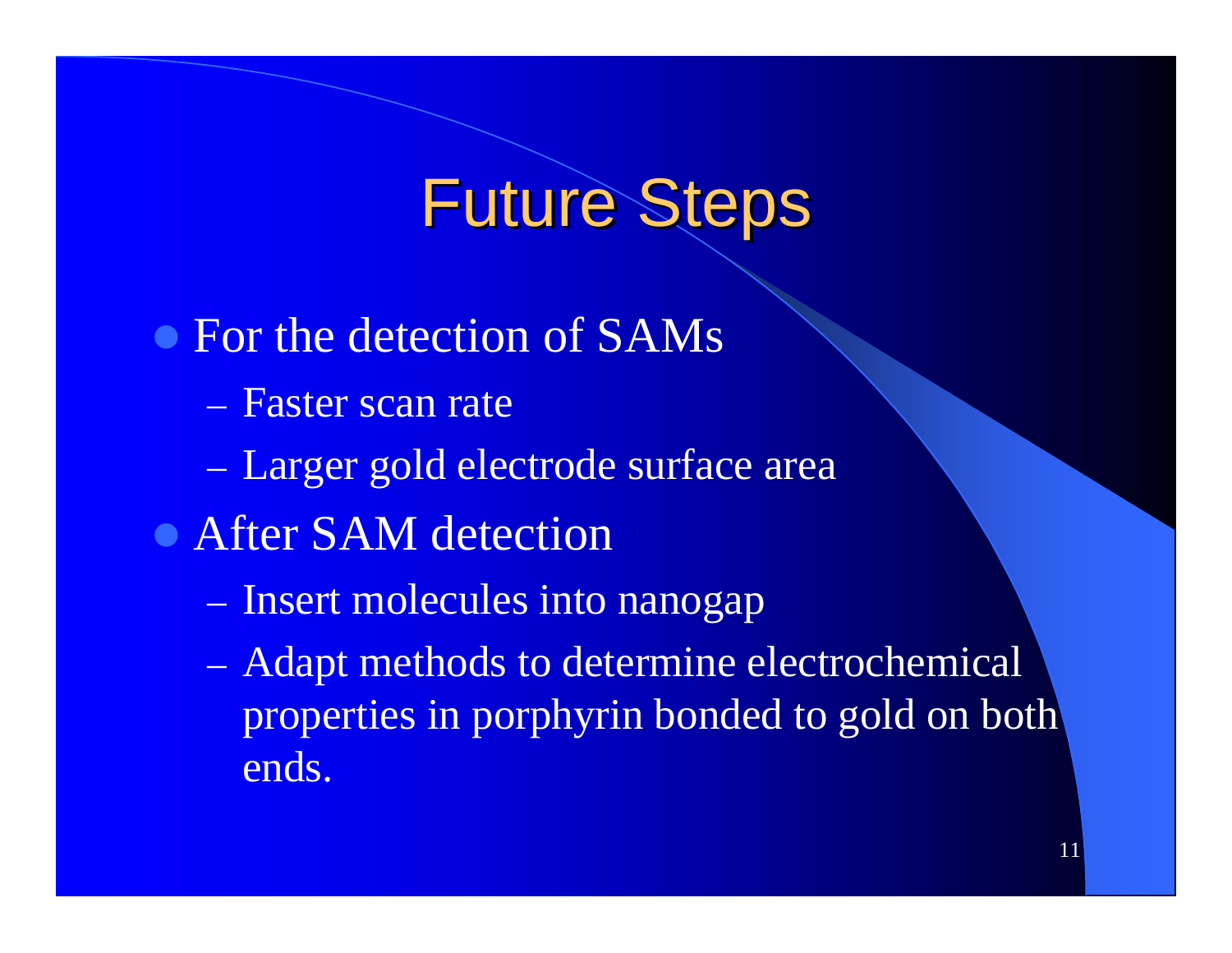## Conclusions

- Constructed inexpensive, versatile potentiostat for regulating voltage
- **Tested against commercial potentiostat**
- Made electrochemical setup to determine redox reactions in sulfuric acid and ferrocene
- Ran a test for the detection of porphyrin SAMs.